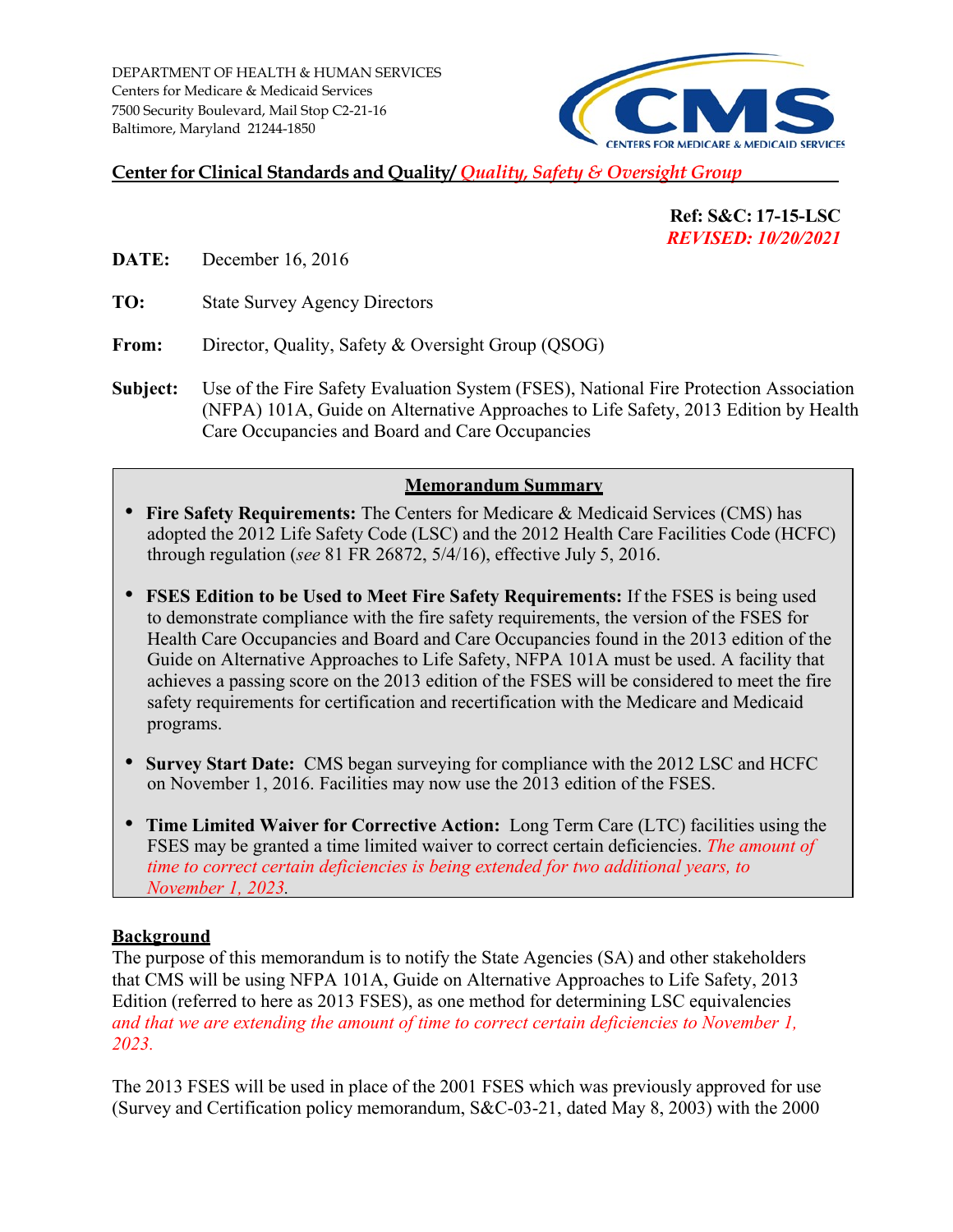LSC. The 2013 FSES has been updated by the NFPA and is calibrated to the requirements found in the recently adopted 2012 LSC. This will allow for a more accurate determination of LSC equivalencies.

# **Implementation**

 As previously described in the Survey and Certification policy memorandum, S&C 16-29-LSC, update the Automated Survey Processing Environment (ASPEN) program. CMS began surveying facilities for compliance with the 2012 edition of the LSC and HCFC on November 1, 2016. The time since the LSC rule's effective date and November 1, 2016 has allowed CMS the opportunity to train existing surveyors, revise fire safety survey forms, and

 For facilities that do not meet the prescriptive fire safety requirements of the 2012 LSC, they requirements. The use of the FSES in this manner is not new, but CMS is updating which version facility, a trained consultant, or by the SA at their discretion. may use the 2013 FSES to achieve compliance with the Medicare and Medicaid fire safety of the FSES is to be used to demonstrate this equivalency. The FSES can be completed by the

 the *CMS Location* for final approval as part of the plan of correction (POC), must use the most recent annual LSC prescriptive survey of the facility completed by the SA as the basis of the FSES. A new FSES must be completed and submitted for review and approval each time the FSES and submitted as part of the facility's POC. The 2013 FSES that is submitted by the facility for review to the SA, which then sends it to annual prescriptive LSC survey is completed by the SA and deficiencies are identified by the survey. This is to ensure that any deficiencies found on the survey are accounted for on the

 a passing score for "Extinguishment Safety." To receive the time limited waiver, passing scores must be achieved in all other individual safety evaluations (worksheet 4.7.9). This time limited waiver may be granted one time as part of the *CMS Location* review of the FSES material purpose and the date when the time limited waiverwill end. This record of granted time limited achieve a passing score on the 2013 FSES at the end of the time limited waiver will be subject to termination from the Medicare and Medicaid programs. In the case of LTC facilities that utilize the FSES for Health Care Occupancies for compliance and do not achieve a passing score for the individual safety evaluation "Extinguishment Safety" (S2) (worksheet 4.7.9) requirements, the facility will be given a time-limited waiver of up to *seven* years *(to November 1, 2023)* to correct the deficiencies and come into compliance with the prescriptive requirements of the LSC; or achieve an overall passing score on the FSES, including submitted by the SA. The material submitted by the SA should include a copy of 2786R, Fire Safety Survey Report form, and the Form 2567, Statement of Deficiencies and Plan of Correction. The *CMS Location* shall keep a record of time limited waivers granted for this waivers by the *CMS location* will be provided to the SA to track which facilities have been granted a time limited waiver. A facility that does not meet the requirements of the LSC or

 can be used for surveys completed after November 1, 2016. A facility that achieves a passing score on the 2013 FSES will be considered to meet the fire safety requirements for certification into the Medicare and Medicaid programs. The 2013 FSES